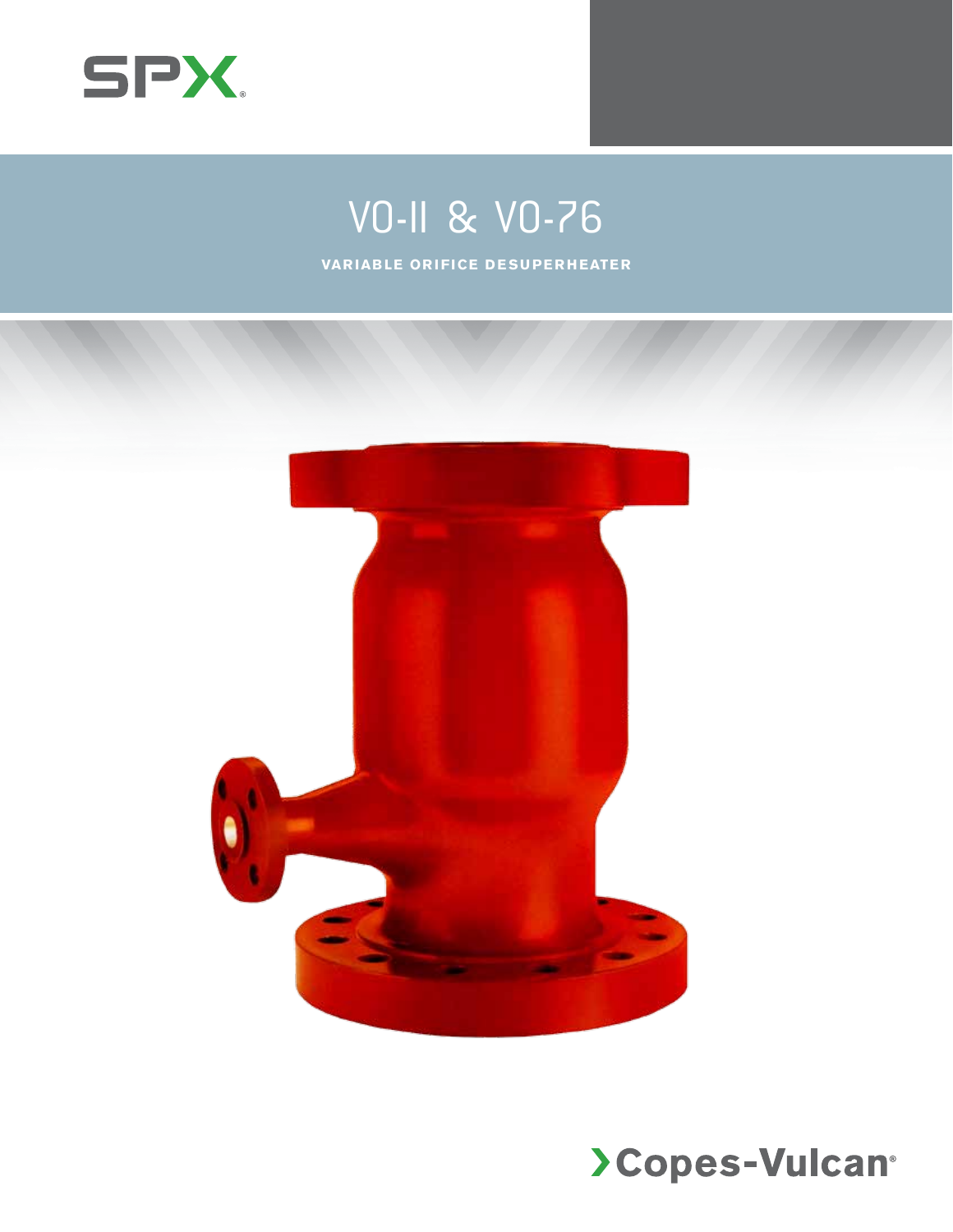Copes-Vulcan has been providing control valves and desuperheaters for the power, process and nuclear industries since 1903. SPX provides a wide range of valves for the control of pressure, temperature and flow-induced noise in all types of power plants. Products include severe service and general service control valves, variable orifice desuperheaters, Raven™, trim and steamconditioning valves and nuclear control valves, as well as custom designed specialty valves. Copes-Vulcan is recognized worldwide as a leader in valves for severe and critical service applications. Our strength lies in our ability to provide innovative valve solutions for our customers' application needs.

Finding innovative ways to help the world meet its ever growing demand for power is a key focus for SPX. SPX provides creative solutions the serve global energy markets in a myriad of ways. Our ideas are helping build more efficient power plants and renovate older existing facilities. SPX supplies a wide range of components - from air preheaters to filter systems for nuclear, coal-fired, combined cycle, solar, thermal and geothermal power plants.

With operations in over 35 countries, SPX has the global experience and regional presence, products and powerful ideas it takes to help our customers compete more effectively, and more efficiently deliver power to almost any part of the world.

## Variable Orifice Desuperheater

Copes-Vulcan's VO Variable Orifice Desuperheater is recognized industry wide as the most versatile desuperheater available. It is easily capable of meeting the most demanding needs for desuperheating in both the power and process industries.

The VO offers extremely fine control and exceptional turndown that is limited only by the rangeability of the coolant control valve itself.

With excellent mixing of vapor and coolant, control is possible throughout the entire operating range to within2  $\pm$  5° F ( $\pm$  2.5° C) of the set point which can be as close as 10° F (5° C) above saturation.

The coolant pressure which is required at the inlet to the VO need only be 5 psi (35 kPa) above the pressure of the vapor being desuperheated.

Because virtually all of the desuperheating occurs within the VO body itself, the temperature sensing element can be as close as 14—20' (4—6m) from the desuperheater outlet.

## **DESCRIPTION AND PRINCIPLE OF OPERATION**

The Variable Orifice Desuperheater consists of a body which houses the desuperheater internals. The body incorporates a screwed-in seat over which a cage is located in such a manner that a coolant annulus is created around the seat.

The coolant enters this annulus by means of a branch on the desuperheater body. The plug is free floating but incorporates a spring-loaded button which provides stability to the plug under light load conditions. Incorporated in the top of the cage is a plug stop to limit the amount of travel of the plug.

In service, incoming vapor acts on the underside of the plug, which is weighted in such a manner that a certain amount of the energy in the vapor is used to lift the plug.



High Temperature Inlet Connection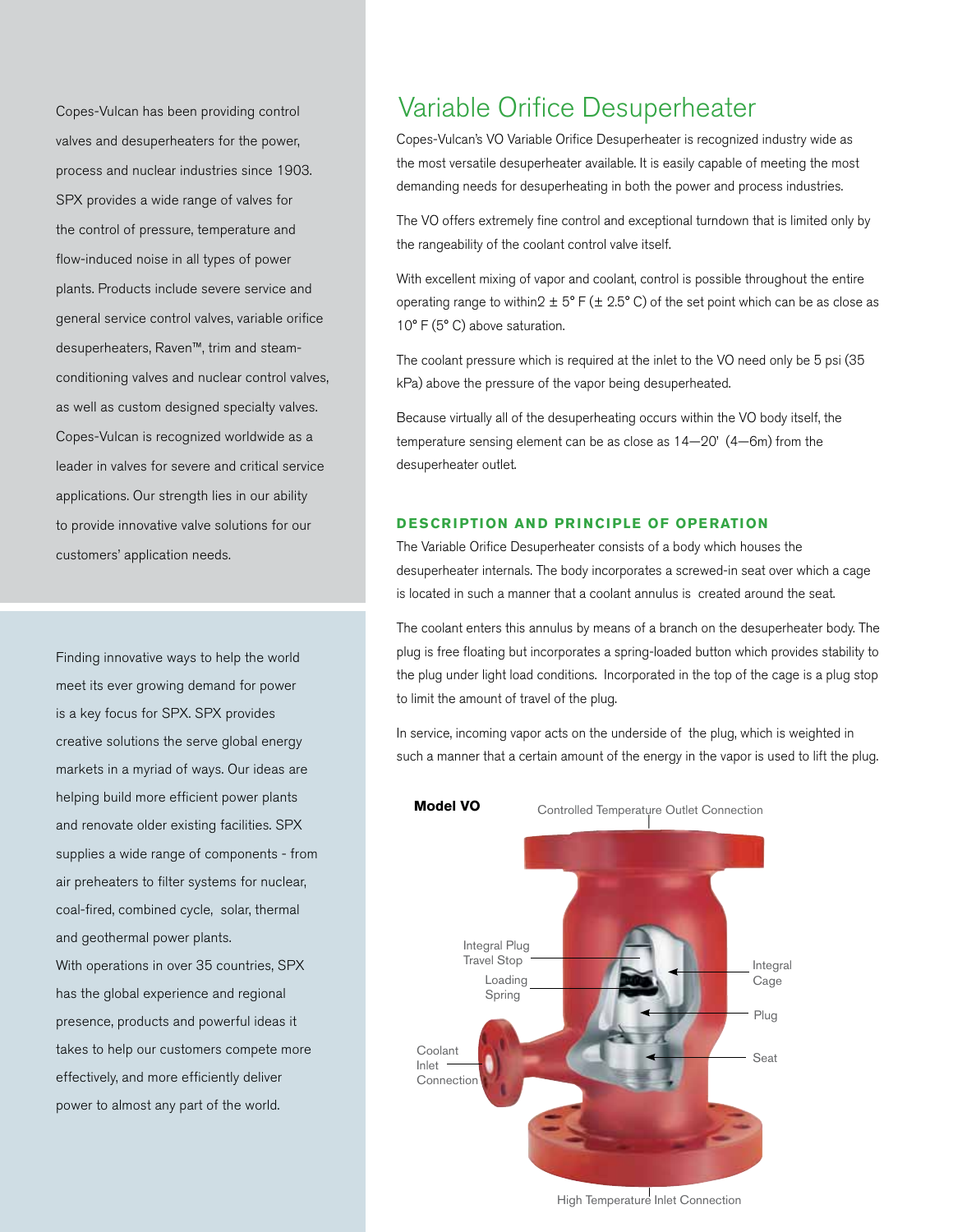As more vapor flows through the desuperheater, the higher the plug is lifted, thus creating a variable orifice for the vapor flow. The energy used in lifting the plug creates a pressure drop across the seat which is quite constant regardless of the vapor flow. This pressure drop creates a relatively high velocity across the seat area, and it is at this point of low pressure constant velocity that the coolant is admitted into the vapor flow.

Coolant enters the annulus under the dictates of a control valve responsive to a temperature controller sensing the downstream vapor temperature. The coolant is admitted into the vapor flow through a peripheral gap between the underside of the cage and the top of the seat. Coolant is admitted all around the seat, thus ensuring that unequal cooling does not occur.

The coolant is picked up by the vapor flow as it discharges from the seat, and the low pressure zone that exists at this point is instrumental in atomizing the coolant into fine particles. In the turbulence which ensues as a result of the change in direction and velocity of the vapor, intimate mixing of the vapor and coolant takes place. Above the plug, as the vapor attempts to return to laminar flow, a vortex is created and any particles of coolant not completely absorbed by the vapor are drawn into this vortex where they suffer a further pressure reduction which again speeds up the atomizing process.

As virtually all of the desuperheating occurs within the desuperheater body itself, and as no coolant impinges on either the desuperheater or associated piping, no protective thermal liners are required.

#### **I N STALLATION**

The desuperheater is designed for installation in a vertical run of pipe with flow upwards. There are no requirements for straight pipe upstream or downstream of the unit, however, if a bend is located immediately at the outlet, it should be a long radius elbow.

## Typical product applications









**Light load:** Plug opens orifice slightly. Cooling water is instantly and intimately thoroughly mixed with the steam.

## ત્રી 6

**Full load:** Orifice fully opened. There is the same pressure drop and high turbulence at all loads over the full range.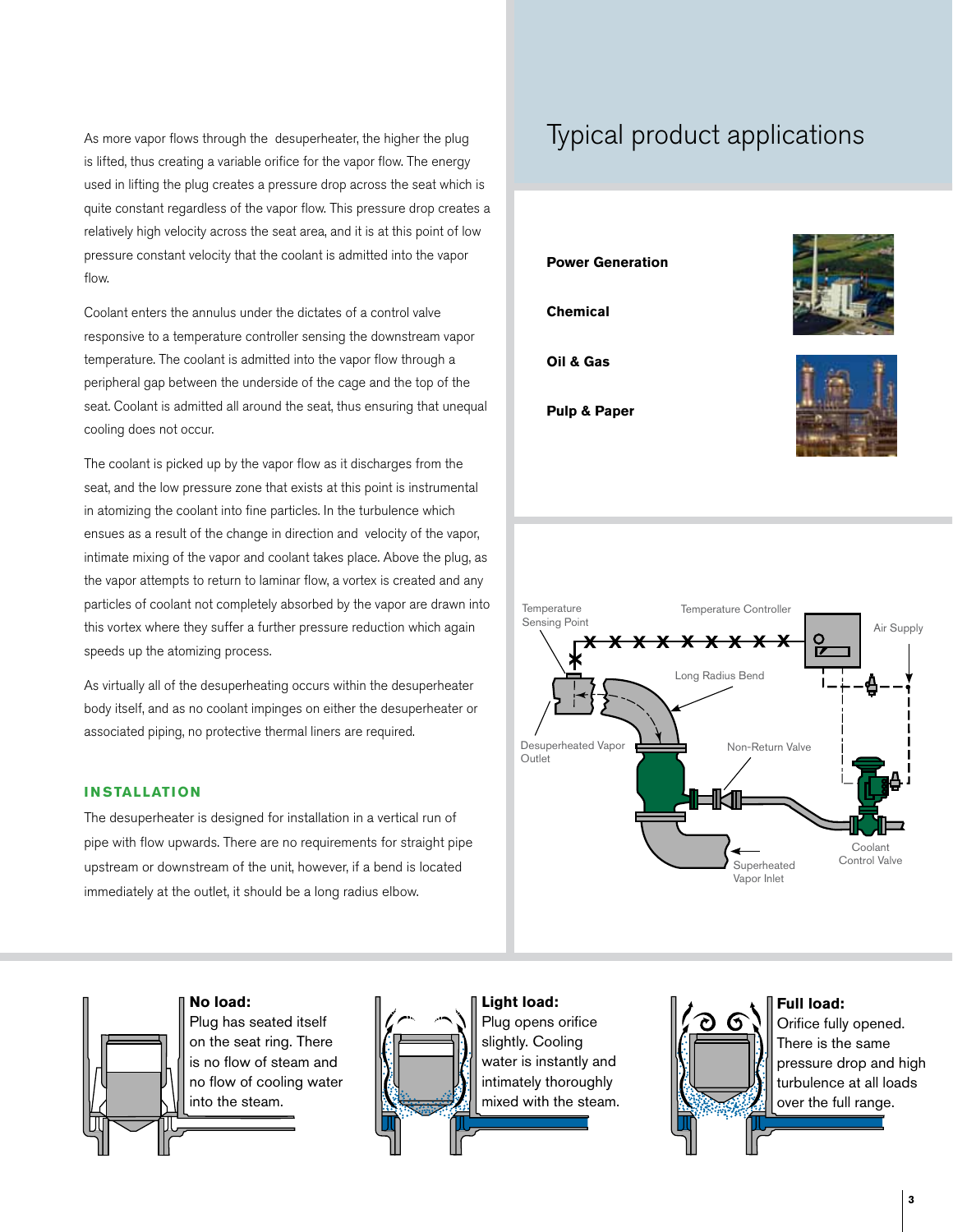## Model VO-II

The basic design of the pressure retaining part of the VO-II is in accordance with ANSI B16.5 (B.S.1560).

#### **Sizes**

The VO-II is currently available in sizes 3" (80mm) through 20" (500mm).

## Materials of Construction

Carbon steel ASTM A216-WCB Low allow steel ASTM A217-WC6 Other castable materials available on request.

## Pressure Ratings

VO-II desuperheaters are available in ANS pressure classes 150, 300, 600 and 900. For additional sizes, pressure classes, and configurations, refer to Model VO-76.

## End Connections

VO-II desuperheaters are normally supplied with flanged connections to ANSI (BS 1560) DIN (BS 4540) or BS10. For additional sizes, end connections, and configurations, refer to Model VO-76.

## Sizing/Selection

The VO-II and all Copes-Vulcan desuperheaters can be sized by Copes-Vulcan or an authorized Sales Representative to assure correct application.

Typical information required to size:

- Process steam flow rates
- • Process steam pressure
- Process steam temperature (superheated)
- • Desired process steam temperature (desuperheated)
- • Available cooling water pressure
- • Available cooling water temperature
- Process steam line size and schedule

## **VO-II D ime n sion s**

## **150/900 Class Rating**

| <b>UNIT SIZE</b> | <b>NORM. BORE</b>       |                        | <b>150/300 RATING</b> |       |       | 600 RATING   |       |       | 900 RATING |       |       |
|------------------|-------------------------|------------------------|-----------------------|-------|-------|--------------|-------|-------|------------|-------|-------|
|                  | A                       | в                      | $\mathbf{C}$          | D     | E.    | $\mathbf{C}$ | D     | Е     | c.         | D     | Е     |
| 3                | 3                       | 1                      | 13                    | 7     | 5     | 13.75        | 7.25  | 5.38  | 14.25      | 7.63  | 5.63  |
| (80)             | (80)                    | (25)                   | (330)                 | (178) | (127) | (349)        | (184) | (137) | (362)      | (194) | (143) |
| $\overline{4}$   | $\overline{\mathbf{4}}$ | $\mathbf{1}$           | 14                    | 7.5   | 5     | 15           | 7.75  | 5.5   | 15.5       | 8.13  | 5.75  |
| (100)            | (100)                   | (25)                   | (356)                 | (191) | (127) | (381)        | (197) | (140) | (394)      | (206) | (146) |
| 6                | 6                       | $\mathbf{1}$           | 18                    | 9.63  | 6     | 19.25        | 9.88  | 6.63  | 20         | 10.25 | 7     |
| (150)            | (150)                   | (25)                   | (457)                 | (244) | (152) | (489)        | (251) | (168) | (508)      | (260) | (178) |
| 8                | 8                       | $\mathbf{1}$           | 22                    | 10.75 | 6.5   | 23.75        | 11    | 7.38  | 24.25      | 11.38 | 7.63  |
| (200)            | (200)                   | (25)                   | (559)                 | (273) | (165) | (603)        | (279) | (187) | (616)      | (289) | (194) |
| 10               | 10                      | 1.5                    | 27.75                 | 12.75 | 7.75  | 29.5         | 13    | 8.63  | 30         | 13.38 | 8.88  |
| (250)            | (250)                   | (40)                   | (705)                 | (324) | (197) | (749)        | (330) | (219) | (762)      | (340) | (225) |
| 12               | 12                      | 1.5                    | 34                    | 15    | 8.75  | 35.75        | 15.25 | 9.63  | 36.75      | 15.63 | 10.13 |
| (300)            | (300)                   | (40)                   | (864)                 | (381) | (222) | (908)        | (387) | (244) | (933)      | (397) | (257) |
| 14               | 14                      | 1.5                    | 39.5                  | 17    | 9     | 41.25        | 17.25 | 9.88  | 42.5       | 17.63 | 10.5  |
| (350)            | (350)                   | (40)                   | (1003)                | (432) | (229) | (1048)       | (438) | (251) | (1079)     | (448) | (267) |
| 16               | 16                      | 1.5                    | 43                    | 20    | 10    | 44.5         | 20.25 | 10.75 | 46         | 20.63 | 11.5  |
| (400)            | (400)                   | (40)                   | (1092)                | (508) | (254) | (1130)       | (514) | (273) | (1168)     | (524) | (292) |
| 18               | 18                      | 1.5                    | 50                    | 21    | 11    | 55.25        | 21.25 | 12.13 | 59.75      | 21.63 | 12.88 |
| (450)            | (450)                   | (40)                   | (1422)                | (533) | (279) | (1480)       | (540) | (303) | (1518)     | (549) | (327) |
| 20<br>(500)      | 20<br>(500)             | $\overline{2}$<br>(50) |                       | —     |       |              |       |       |            |       |       |

**Inch** (millimeter)

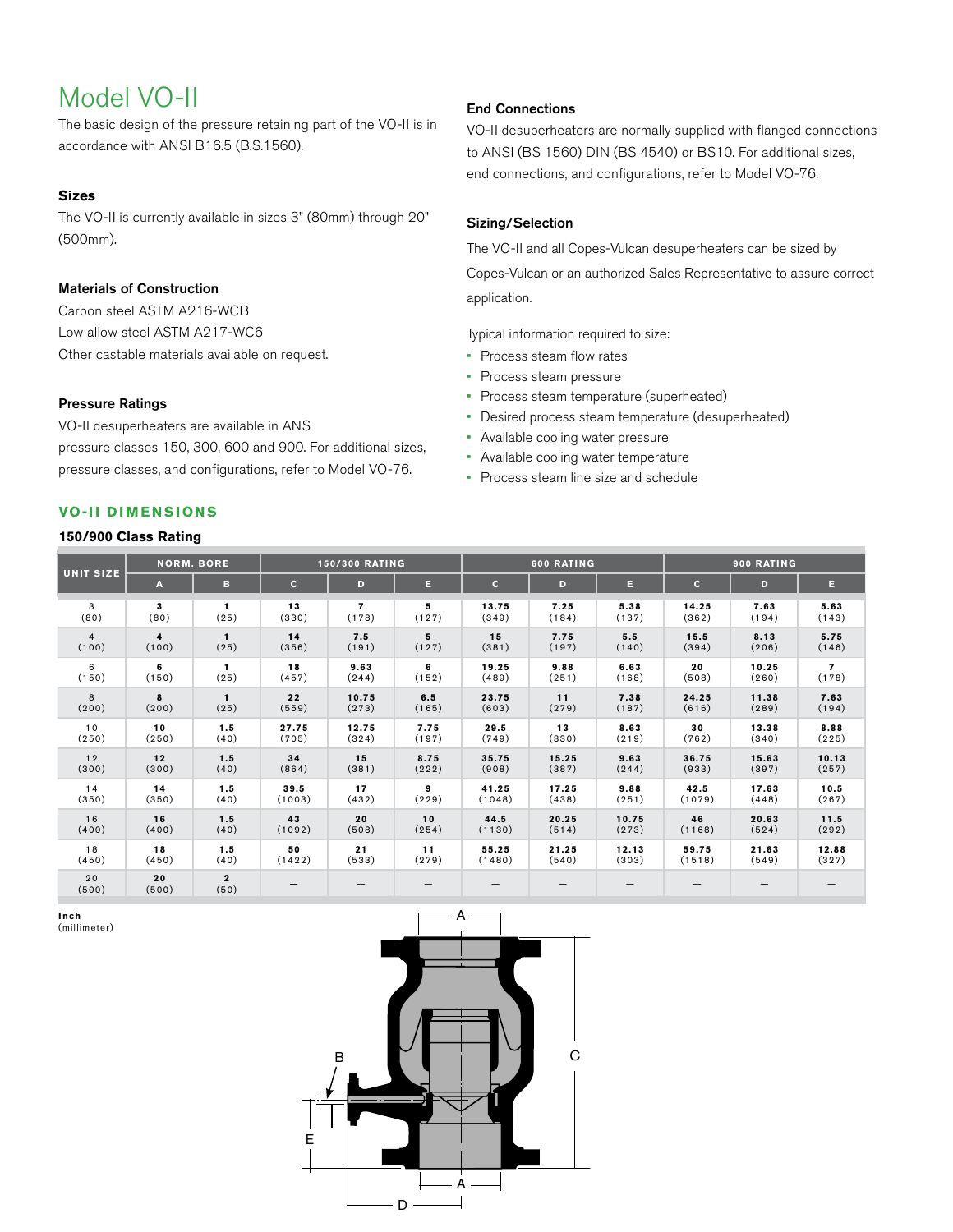## Model VO-76

While virtually identical in operation and performance to the VO-II, the VO-76 is offered by Copes-Vulcan as an alternate when existing piping requires a custom fit, where pressure ratings exceed class 900, or where size requirements exceed those offered in the VO-II.

As "Arrangement #1," the VO-76 housing is supplied as a cast unit with integral inlet flange and butt weld outlet. "Arrangement #2" welds a reducer to the above description. The standard reducer results in a butt weld outlet the same nominal size as the flanged inlet, but non-standard sizes are also available.

As "Arrangement #3," a weld neck flange is added to the combination of housing and reducer. Again, the standard arrangement has the same size inlet and outlet flanges.

By using various sized reducers/expanders and/or flanges, an almost endless variation of dimensions and end connections can be achieved.

The VO-76 is also available with a housing fabricated from forged and wrought piping components when technical specifications and/ or N.D.T. requirements preclude the use of castings. Again, reducers and flanges can be added as required, but unlike the cast VO-76, this applies to both inlet and outlet on the fabricated version of the VO-76.



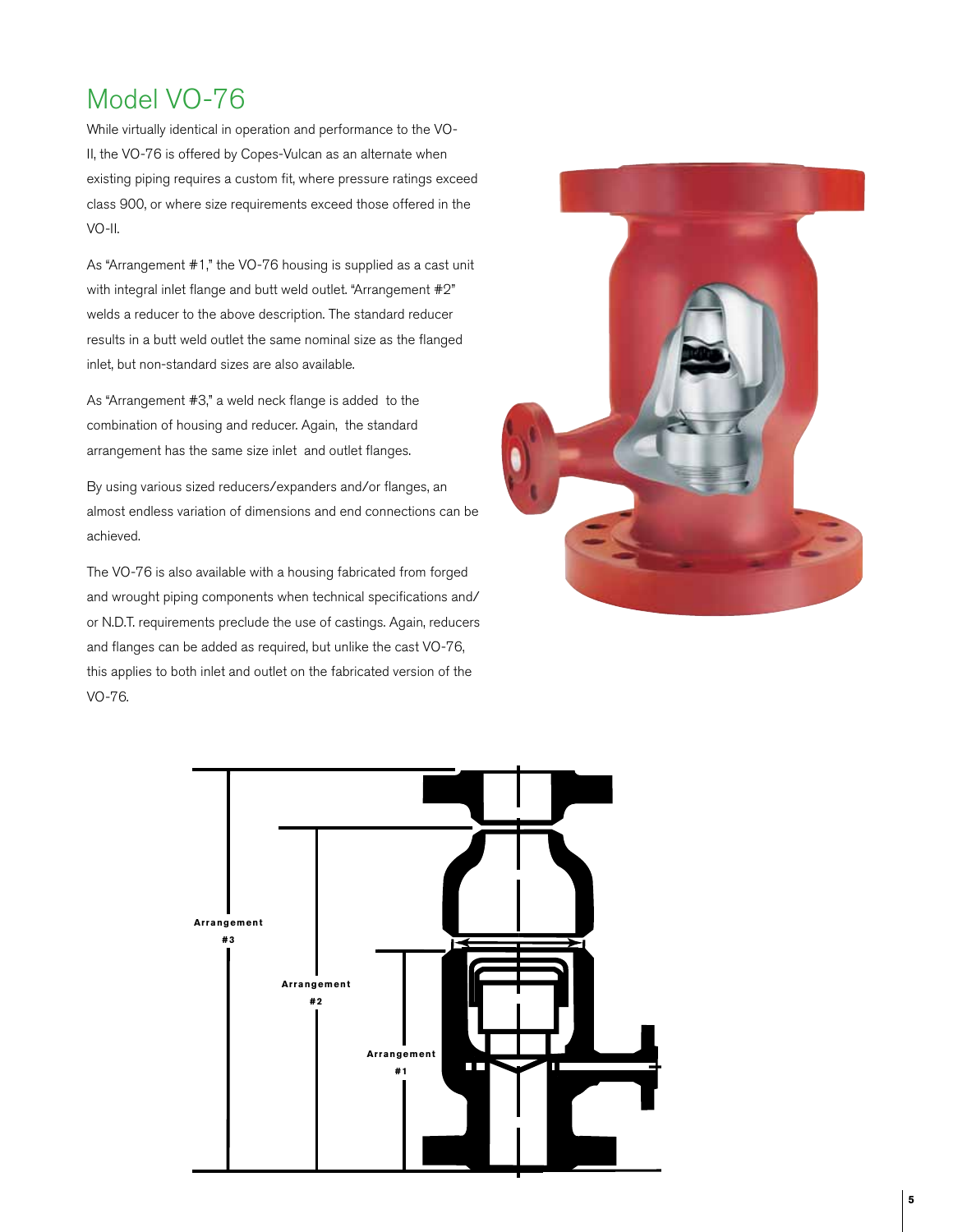## VO-76 Dimensions

## **ANSI Pressure Classes 150-1500**

| <b>SIZE</b>                       | <b>ANSI</b><br><b>CLASS</b> | A<br><b>HOUSING</b> | в<br><b>HOUSING W/</b><br><b>REDUCER</b> | C<br><b>HOUSING W/</b><br><b>REDUCER</b><br>& OUTLET FLANGE | D<br><b>HOUSING &amp;</b><br><b>REDUCER</b><br>I.D. | Ε<br><b>COOLANT</b><br><b>FLANGE SIZE</b> | F & G                                               |
|-----------------------------------|-----------------------------|---------------------|------------------------------------------|-------------------------------------------------------------|-----------------------------------------------------|-------------------------------------------|-----------------------------------------------------|
| $\overline{2}$<br>50              | 150                         | 10.75<br>(273)      | 15.75<br>(400)                           | 18.25<br>(464)                                              |                                                     | .75<br>(19)                               | Please contact Copes-Vulcan for F and G dimensions. |
|                                   | 300                         | 10.75<br>(273)      | 15.75<br>(400)                           | 18.5<br>(470)                                               |                                                     |                                           |                                                     |
|                                   | 400                         | 10.75<br>(273)      | 15.75<br>(400)                           | 18.88<br>(479)                                              | 5                                                   |                                           |                                                     |
|                                   | 600                         | 10.75<br>(273)      | 15.75<br>(400)                           | 18.88<br>(479)                                              | (127)                                               |                                           |                                                     |
|                                   | 900                         | 11.5<br>(292)       | 16.5<br>(419)                            | 20.75<br>(527)                                              |                                                     |                                           |                                                     |
|                                   | 1500                        | 11.5<br>(292)       | 16.5<br>(419)                            | 20.75<br>(527)                                              |                                                     |                                           |                                                     |
| $\overline{3}$<br>$\overline{75}$ | 150                         | 10.75<br>(273)      | 16.25<br>(413)                           | 19<br>(483)                                                 |                                                     | .75<br>(19)                               |                                                     |
|                                   | 300                         | 10.75<br>(273)      | 16.25<br>(413)                           | 19.38<br>(492)                                              |                                                     |                                           |                                                     |
|                                   | 400                         | 10.75<br>(273)      | 16.25<br>(413)                           | 19.75<br>(502)                                              |                                                     |                                           |                                                     |
|                                   | 600                         | 10.75<br>(273)      | 16.25<br>(413)                           | 19.75<br>(502)                                              | 6<br>(152)                                          |                                           |                                                     |
|                                   | 900                         | 10.75<br>(273)      | 16.25<br>(413)                           | 20.5<br>(521)                                               |                                                     |                                           |                                                     |
|                                   | 1500                        | 12.38<br>(314)      | 17.88<br>(454)                           | 22.75<br>(578)                                              |                                                     |                                           |                                                     |
|                                   | 2500                        | 14<br>(356)         | 19.5<br>(495)                            | 26.38<br>(670)                                              |                                                     |                                           |                                                     |
| $\overline{4}$                    | 150                         | 14<br>(356)         | 21<br>(533)                              | 24<br>(610)                                                 |                                                     | 1<br>(25.4)                               |                                                     |
|                                   | 300                         | 14<br>(356)         | 21<br>(533)                              | 24.38<br>(619)                                              |                                                     |                                           |                                                     |
|                                   | 400                         | 14<br>(356)         | 21<br>(533)                              | 24.75<br>(629)                                              | 10                                                  |                                           |                                                     |
| 100                               | 600                         | 14<br>(356)         | 21<br>(533)                              | 25.25<br>(641)                                              | (254)                                               |                                           |                                                     |
|                                   | 900                         | 14.5<br>(368)       | 21.5<br>(546)                            | 26.25<br>(667)                                              |                                                     |                                           |                                                     |
|                                   | 1500                        | 15.5<br>(394)       | 22.5<br>(571)                            | 27.63<br>(702)                                              |                                                     |                                           |                                                     |
|                                   | 150                         | 16.5<br>(419)       | 24.5<br>(622)                            | 28<br>(711)                                                 |                                                     | 1.5<br>(38.1)                             |                                                     |
|                                   | 300                         | 16.5<br>(419)       | 24.5<br>(622)                            | 28.38<br>(721)                                              |                                                     |                                           |                                                     |
|                                   | 400                         | 16.5<br>(419)       | 24.5<br>(622)                            | 28.81<br>(732)                                              |                                                     |                                           |                                                     |
| $\underline{6}$<br>150            | 600                         | 16.5<br>(419)       | 24.5<br>(622)                            | 29.38<br>(746)                                              | 12<br>(305)                                         |                                           |                                                     |
|                                   | 900                         | 16.5<br>(419)       | 24.5<br>(622)                            | 30.25<br>(768)                                              |                                                     |                                           |                                                     |
|                                   | 1500                        | 19.25<br>(489)      | 27.25<br>(692)                           | 34.25<br>(870)                                              |                                                     |                                           |                                                     |
|                                   | 2500                        | 22.88<br>(581)      | 30.88<br>(784)                           | 39.19<br>(995)                                              |                                                     |                                           |                                                     |
| 8<br>200                          | 150                         | 20.25<br>(514)      | 29.38<br>(746)                           | 33.38<br>(848)                                              |                                                     |                                           |                                                     |
|                                   | 300                         | 20.25<br>(514)      | 29.38<br>(746)                           | 33.75<br>(857)                                              |                                                     |                                           |                                                     |
|                                   | 400                         | 20.25<br>(514)      | 29.69<br>(754)                           | 34.56<br>(878)                                              | 14                                                  | 2                                         |                                                     |
|                                   | 600                         | 20.25<br>(514)      | 29.69<br>(754)                           | 35.19<br>(894)                                              | (356)                                               | (50.8)                                    |                                                     |
|                                   | 900                         | 20.25<br>(514)      | 29.63<br>(752)                           | 36.25<br>(921)                                              |                                                     |                                           |                                                     |
|                                   | 1500                        | 23.25<br>(591)      | 33.38<br>(848)                           | 42<br>(1069)                                                |                                                     |                                           |                                                     |



**Typical Fabricated Arrangement**



A VO-76 typically will be one nominal size smaller than the equivalent VO-II. Both will have the same size plug and internal components.

Request available pressure/ temperature ratings and dimensions.

Note: All dimensions are subject to change without notice. Request certified drawings.

**Inch** (millimeter)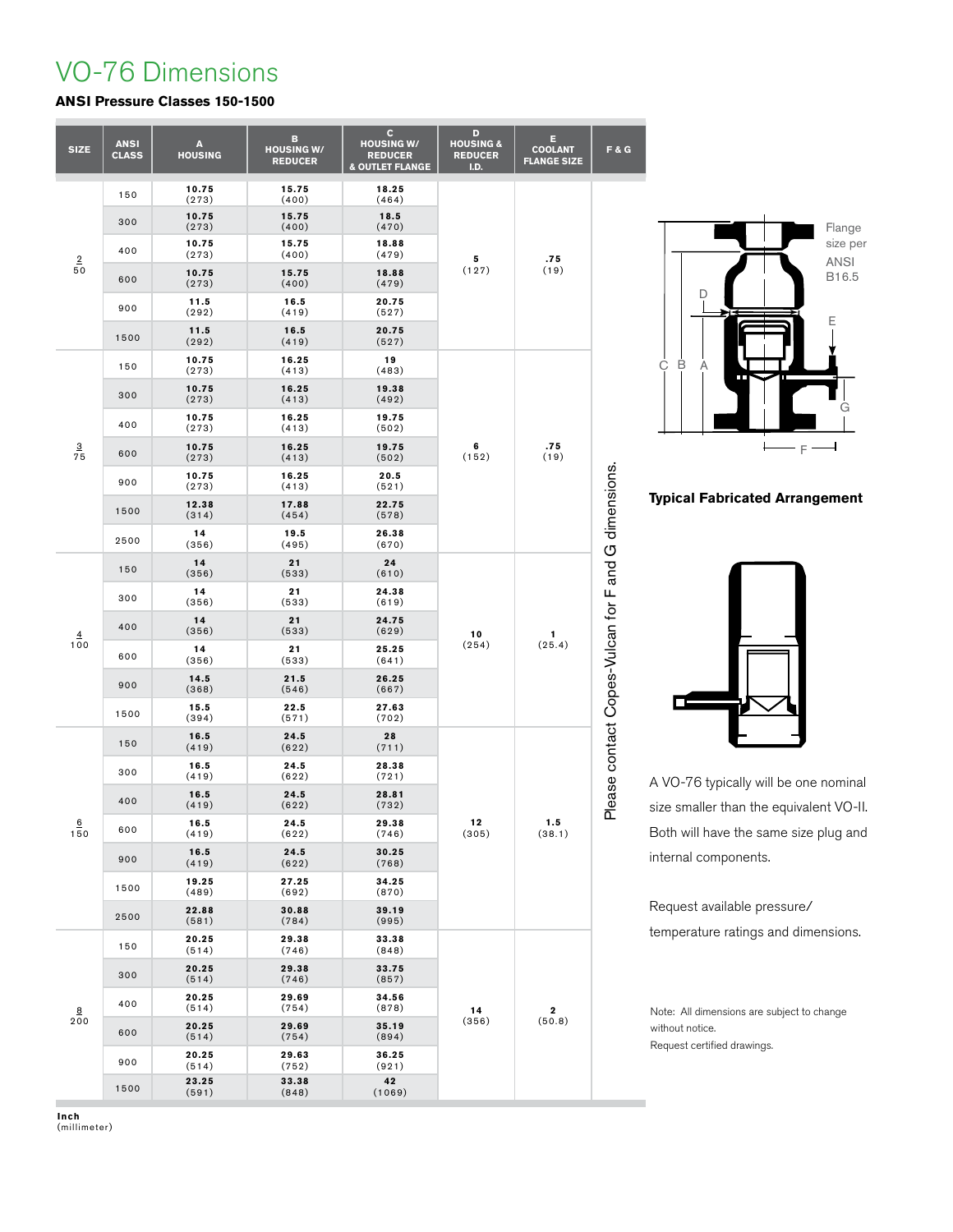## VO-76 Dimensions (Cont.)

## **ANSI Pressure Classes 150-1500**

| <b>SIZE</b> | <b>ANSI</b><br><b>CLASS</b> | A<br><b>HOUSING</b> | B<br><b>HOUSING W/</b><br><b>REDUCER</b> | c<br><b>HOUSING W/</b><br><b>REDUCER</b><br><b>&amp; OUTLET FLANGE</b> | D<br><b>HOUSING &amp;</b><br><b>REDUCER</b><br><b>I.D.</b> | Е<br><b>COOLANT</b><br><b>FLANGE SIZE</b> | F & G                                               |
|-------------|-----------------------------|---------------------|------------------------------------------|------------------------------------------------------------------------|------------------------------------------------------------|-------------------------------------------|-----------------------------------------------------|
| 10<br>(250) | 150                         | 25.25<br>(641)      | 35.19<br>(894)                           | 39.19<br>(995)                                                         |                                                            | 2.5<br>(63.5)                             |                                                     |
|             | 300                         | 25.25<br>(641)      | 35.19<br>(894)                           | 39.81<br>(1011)                                                        | 16                                                         |                                           |                                                     |
|             | 400                         | 25.25<br>(641)      | 35.63<br>(905)                           | 40.75<br>(1035)                                                        | (406)                                                      |                                           |                                                     |
|             | 600                         | 25.25<br>(641)      | 35.63<br>(905)                           | 41.88<br>(1064)                                                        |                                                            |                                           |                                                     |
| 12<br>(300) | 150                         | 29.88<br>(759)      | 42.19<br>(1071)                          | 46.75<br>(1187)                                                        |                                                            |                                           |                                                     |
|             | 300                         | 29.88<br>(759)      | 42.19<br>(1071)                          |                                                                        | 20                                                         | 3                                         |                                                     |
|             | 400                         | 29.88<br>(759)      | 42.69<br>(1084)                          | 48.38<br>(1229)                                                        | (508)                                                      | (76.2)                                    | Please contact Copes-Vulcan for F and G dimensions. |
|             | 600                         | 29.88<br>(759)      | 42.69<br>(1084)                          | 49.13<br>(1248)                                                        |                                                            |                                           |                                                     |
| 14<br>(350) | 150                         | 34.13<br>(867)      | 47.81<br>(1214)                          | 52.81<br>(1341)                                                        |                                                            |                                           |                                                     |
|             | 300                         | 34.13<br>(867)      | 47.81<br>(1214)                          | 53.44<br>(1357)                                                        | 24                                                         | 3<br>(76.2)                               |                                                     |
|             | 400                         | 34.13<br>(867)      | 48.69<br>(1237)                          | 55.56<br>(1411)                                                        | (610)                                                      |                                           |                                                     |
|             | 600                         | 34.13<br>(867)      | 49.44<br>(1256)                          | 56.19<br>(1427)                                                        |                                                            |                                           |                                                     |
| 16<br>(400) | 150                         | 37.63<br>(956)      | 52.94<br>(1344)                          | 57.94<br>(1472)                                                        |                                                            | 3.5<br>(88.9)                             |                                                     |
|             | 300                         | 37.63<br>(956)      | 53.25<br>(1352)                          | 59<br>(1499)                                                           |                                                            |                                           |                                                     |
|             | 400                         | 37.63<br>(956)      | 53.5<br>(1359)                           | 59.75<br>(1518)                                                        | 26<br>(660)                                                |                                           |                                                     |
|             | 600                         | 37.63<br>(956)      | 53.5<br>(1359)                           | 60.75<br>(1543)                                                        |                                                            |                                           |                                                     |
|             | 900                         | 38.13<br>(968)      | 55.25<br>(1403)                          | 64<br>(1626)                                                           |                                                            | 4<br>(101.6)                              |                                                     |
|             | 150                         | 36.75<br>(933)      | 53.13<br>(1349)                          | 58.63<br>(1489)                                                        |                                                            | 4<br>(101.6)                              |                                                     |
| 18          | 300                         | 36.75<br>933        | 53.13<br>(1349)                          | 59.38<br>(1508)                                                        | 28                                                         |                                           |                                                     |
| (450)       | 400                         | 36.75<br>(933)      | 53.75<br>(1365)                          | 60.5<br>(1537)                                                         | (711)                                                      |                                           |                                                     |
|             | 600                         | 36.75<br>(933)      | 54.75<br>(1391)                          | 62.25<br>(1581)                                                        |                                                            |                                           |                                                     |
| 20<br>(500) | 150                         | 38.13<br>(968)      | 54.63<br>(1387)                          | 60.31<br>(1532)                                                        |                                                            | 4<br>(101.6)                              |                                                     |
|             | 300                         | 38.13<br>(968)      | 55.38<br>(1406)                          | 61.75<br>(1568)                                                        | 30                                                         |                                           |                                                     |
|             | 400                         | 38.13<br>(968)      | 56.13<br>(1425)                          | 63<br>(1600)                                                           | (762)                                                      |                                           |                                                     |
|             | 600                         | 38.13<br>(968)      | 54.69<br>(1389)                          | 62.44<br>(1586)                                                        |                                                            |                                           |                                                     |
| 24<br>(600) | 150                         | 40.38<br>(1026)     | 59.88<br>(1521)                          | 65.88<br>(1673)                                                        |                                                            |                                           |                                                     |
|             | 300                         | 41.63<br>(1057)     | 62.5<br>(1587)                           | 69.13<br>(1756)                                                        | 36                                                         | 3                                         |                                                     |
|             | 400                         | 43.5<br>(1105)      | 65<br>(1651)                             | 72.13<br>(1832)                                                        | (914)                                                      | (76.2)                                    |                                                     |
|             | 600                         | 44.75<br>(1137)     | 66.25<br>(1683)                          | 74.5<br>(1892)                                                         |                                                            |                                           |                                                     |



**Typical Fabricated Arrangement**



A VO-76 typically will be one nominal size smaller than the equivalent VO-II. Both will have the same size plug and internal components.

Request available pressure/ temperature ratings and dimensions.

Note: All dimensions are subject to change without notice. Request certified drawings.

**Inch** (millimeter)

**7**